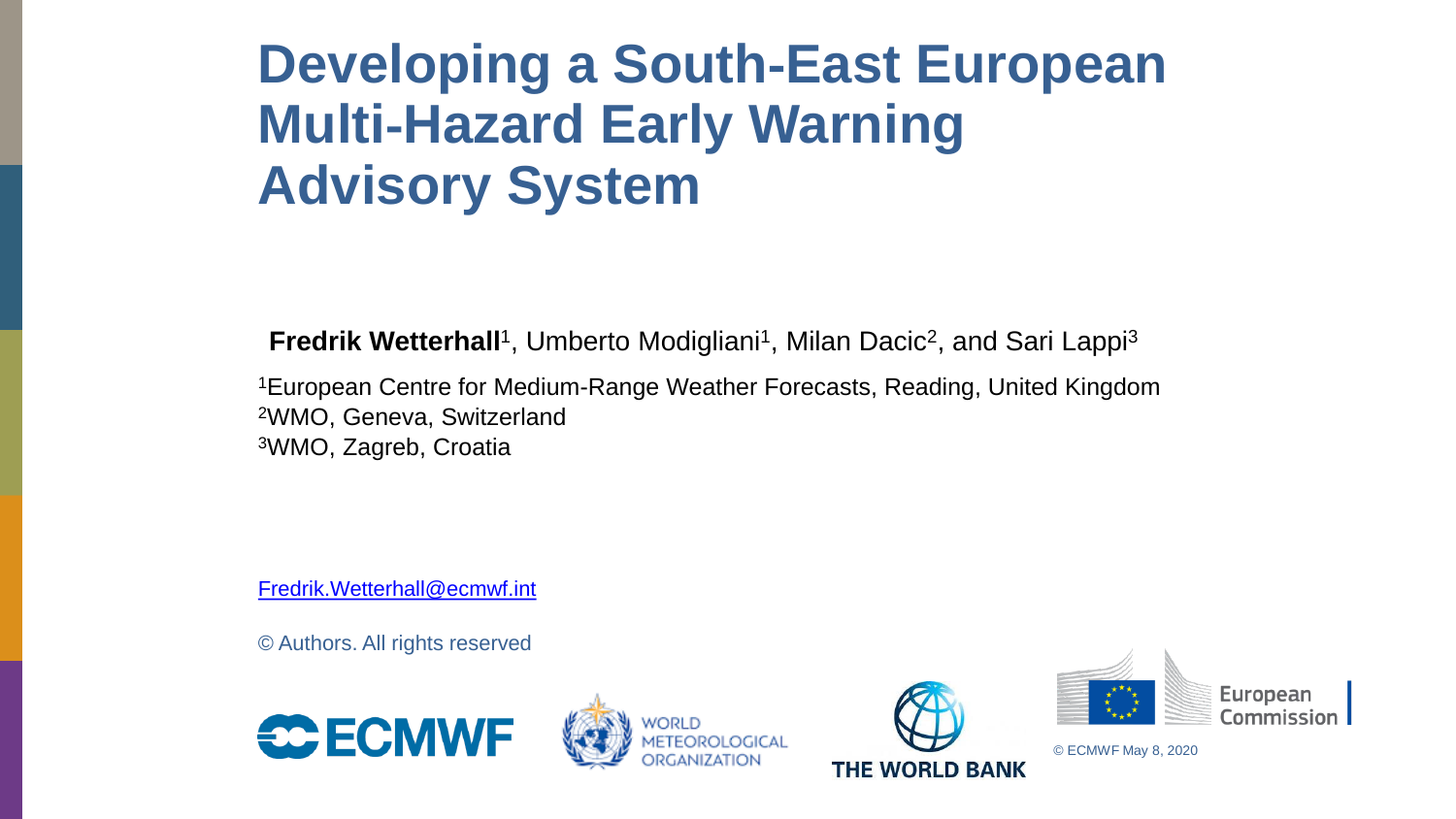# **SEE-MHEWS-A Overview**

The project is led by WMO and supported by the World Bank and the European Commission. The project has18 participating countries from the region

Main goal: Strengthen the existing early warning capacity in the region

A prototype of a flood early warning system using local information and multiple models to assess the flood risk in selected catchments.

The project aims are to:

- 1. strengthen regional co-operation
- 2. strengthen national multi-hazard early warning systems
- 3. implement impact-based forecasts and risk-based warnings
- 4. harmonise forecasts and warnings in transboundary areas.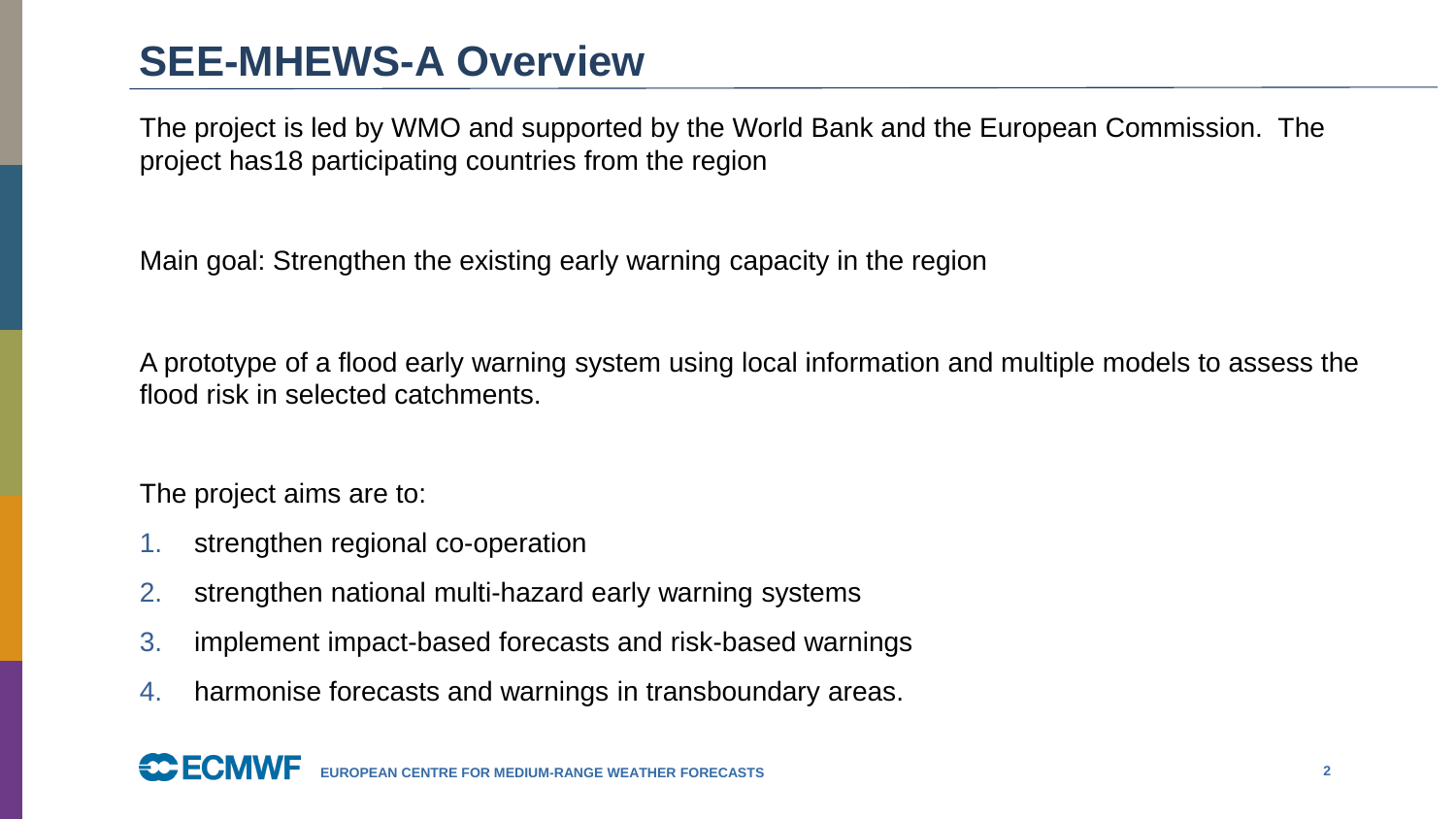### Schematic view of the SEE-MHEWS workflow



 $C$ **ECMV<sub>V</sub> EUROPEAN CENTRE FOR MEDIUM-RANGE WEATHER FORECASTS 3**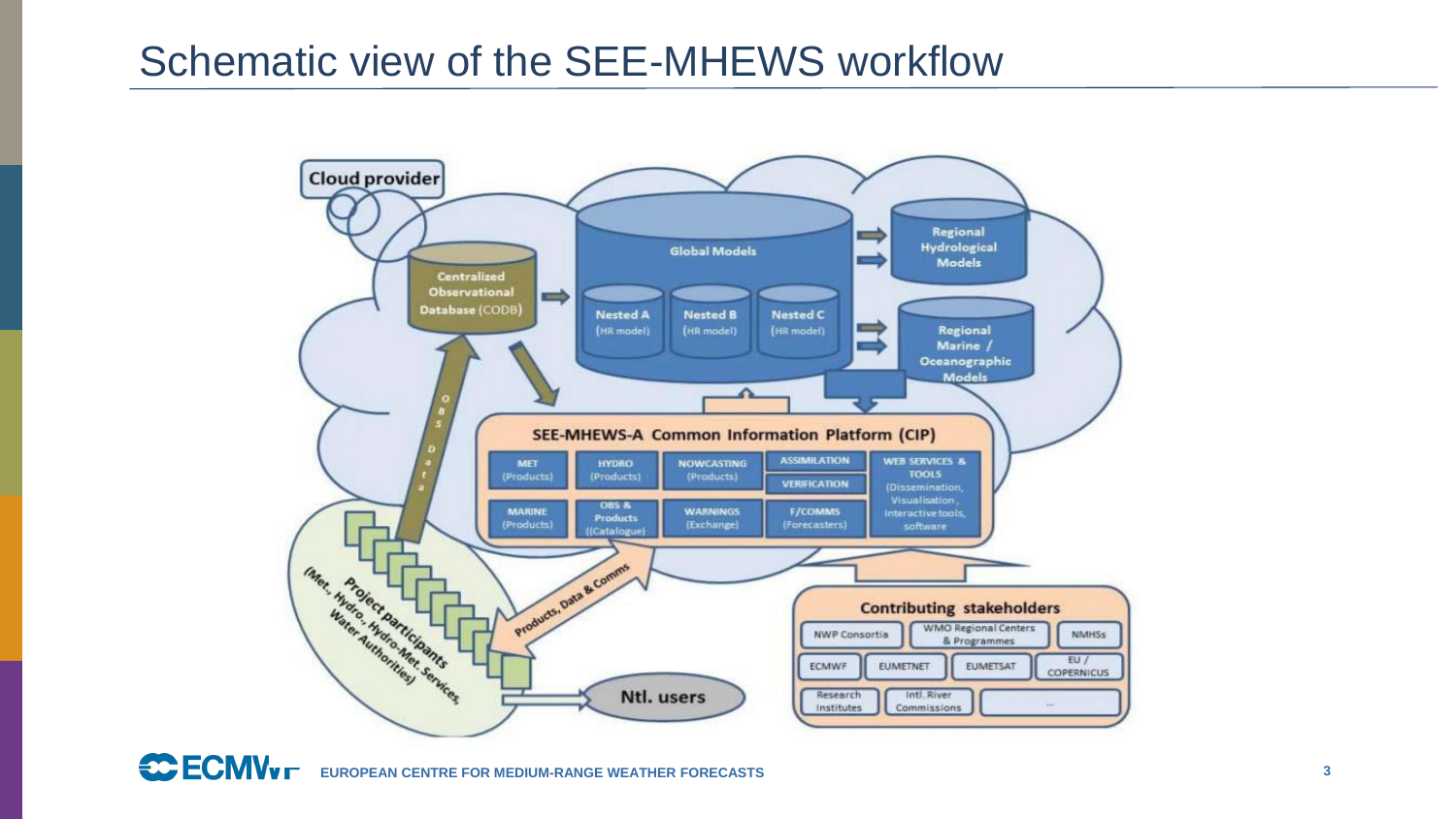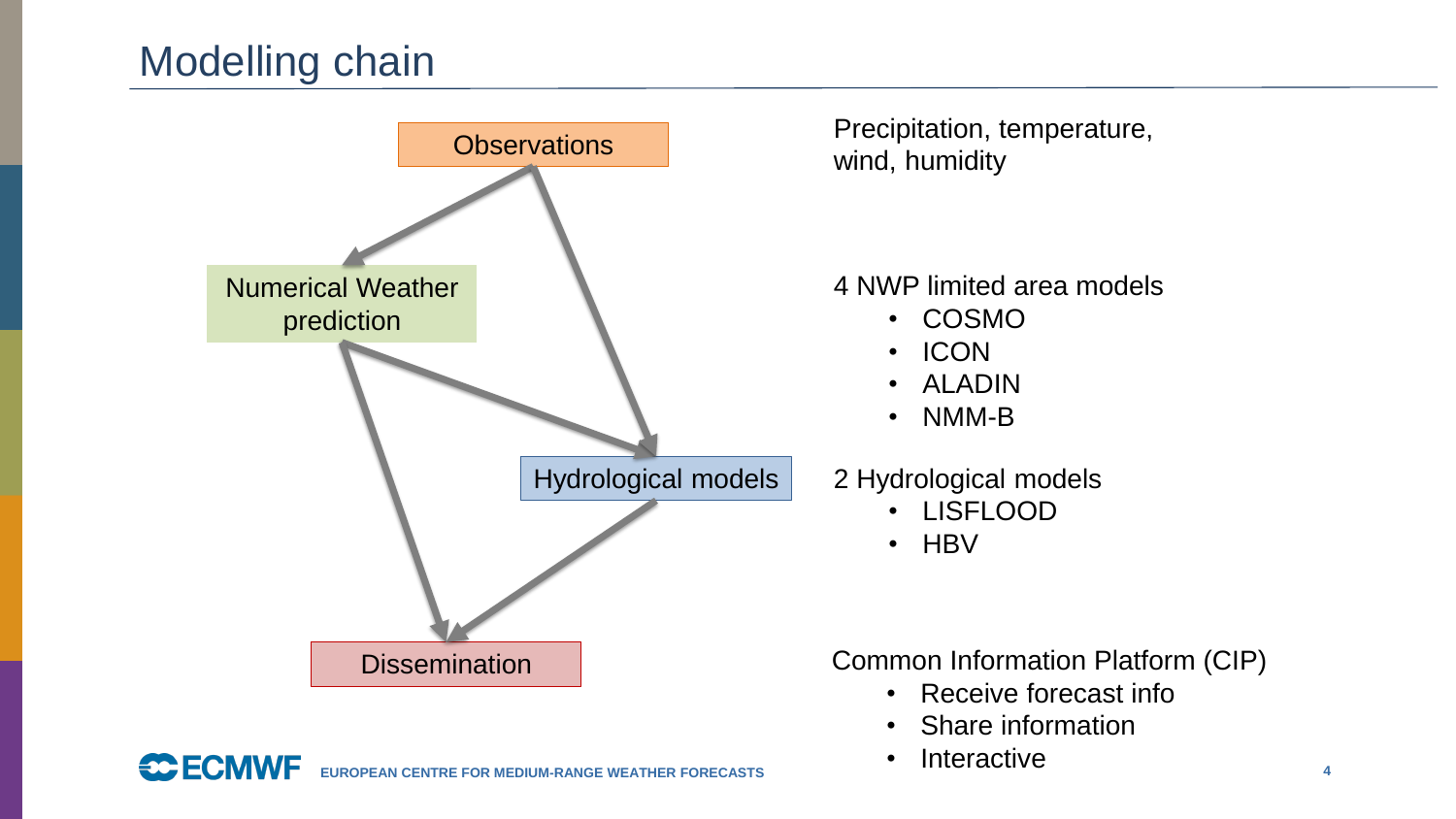# Disseminating the data

### Web Interface

- Forecast viewer for registered users
- Quick overview of hydro-meteorological outlooks
- Tailored product for pilot site
- Web services for users to import/export layers to viewer of their choice

### Data Access

**EC FCMWF** 

- Real-time forecasts, climatology, pastforecasts
- On-demand ftp service
- Possibility of storing output in MARS